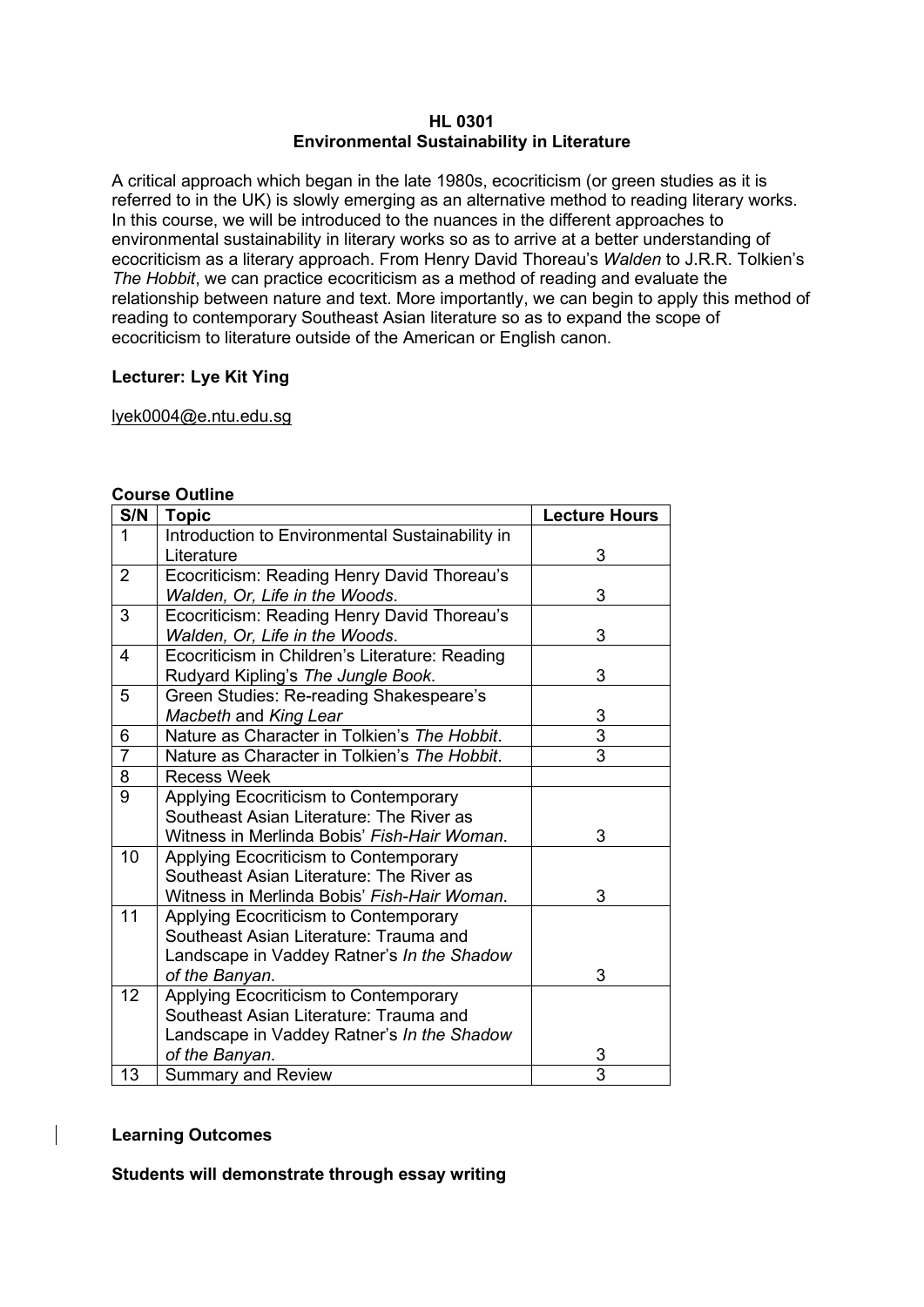- A general understanding of environmental sustainability in literary works
- A critical reading of thematic concerns of environmental conservation such as literature's response to the changing landscape

## **Student Assessment**

Student will be assessed by:

- 1) 20% Short in-class written assignments
- 2) 30% Essay Assignment
- 3) 50% Final Examination

## **Short in-class Written Assignments (20%)**

Students will be required to complete 2 writing exercises (200 word long each) in class. Writing exercises should reflect students' original opinions about the use of ecocriticism as an alternative method of reading.

**Essay Assignment (30%):** This 1800 – 2000 word essay must provide a cogent argument about the relationship between literature and the natural environment in any two texts studied in the course. Students must use at least 2 secondary sources. Students will submit a hard copy – and also submit a softcopy through turn-it-in – in NTU-Learn.

## **Final Examination (50%)**

#### **Textbooks/References**

# **Primary Reading**

Barry, Peter. "Ecocriticism." *Beginning Theory: An Introduction to Literary and Cultural Theory*. 3rd ed. Manchester: Manchester UP, 2009. 239-61. Print.

Bobis, Merlinda C. *Fish Hair Woman*. North Melbourne, Vic.: Spinifex, 2012. Print.

Kipling, Rudyard. *The Jungle Book*. London: Harper Collins, 2010. Print. ISBN: 9780007350858

Ratner, Vaddey. *In the Shadow of the Banyan*. New York: Simon & Schuster, 2012. Print. ISBN: 9781849837606

Shakespeare, William. *Four Tragedies*. London; New York: Penguin Books, 1994. ISBN: 9780140434583

Thoreau, Henry David. *Walden, Or, Life in the Woods*. New Edition. New York: Dover Publications, 1995. Print. ISBN: 9780486284958

Tolkien, J. R.R. *The Hobbit*. London: Harper Collins, 2011. Print. ISBN: 9780261103344